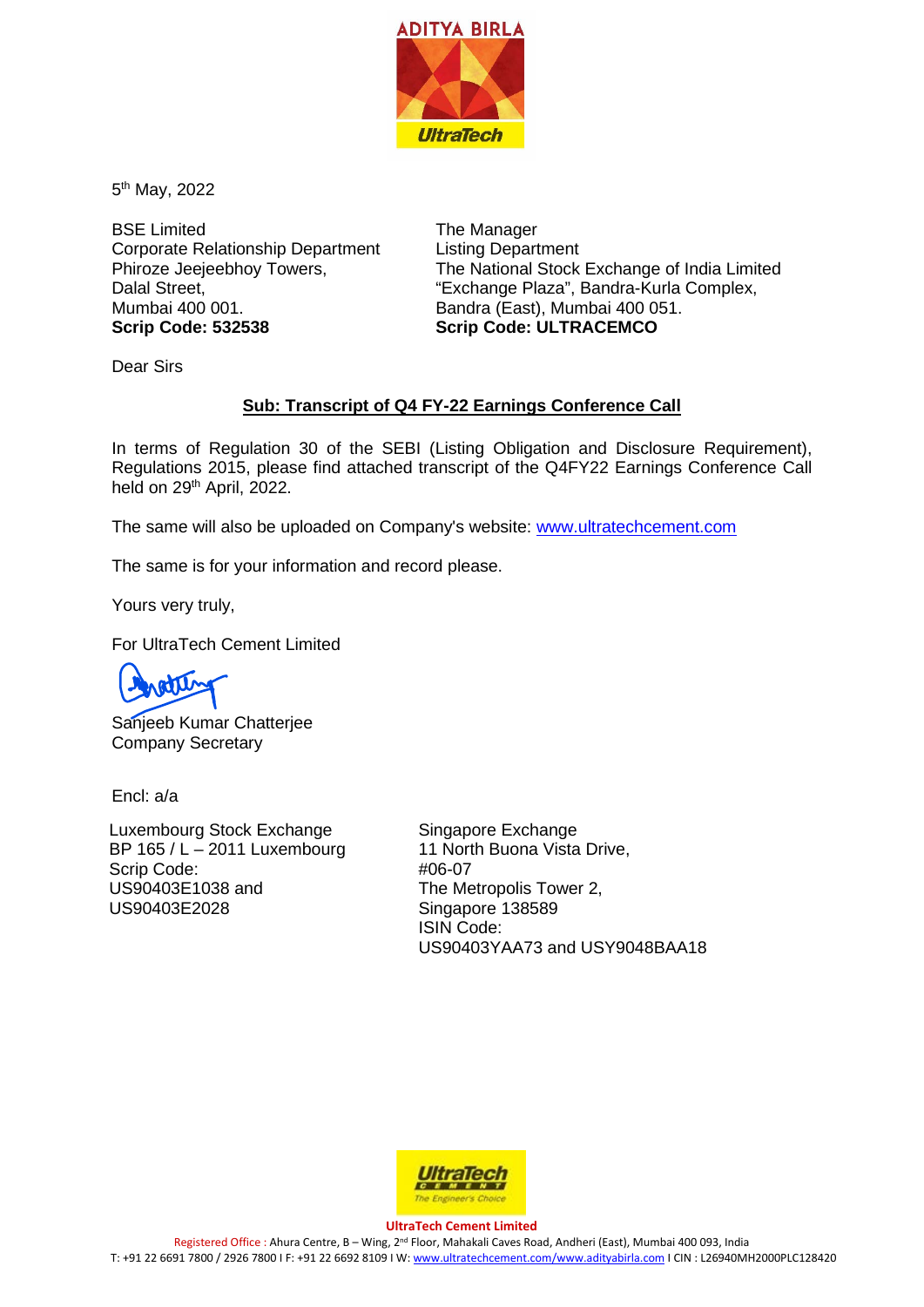

# "UltraTech Cement Limited Q4 FY-22 Earnings Conference Call"

**April 29, 2022**



**MANAGEMENT: MR. ATUL DAGA – EXECUTIVE DIRECTOR & CFO**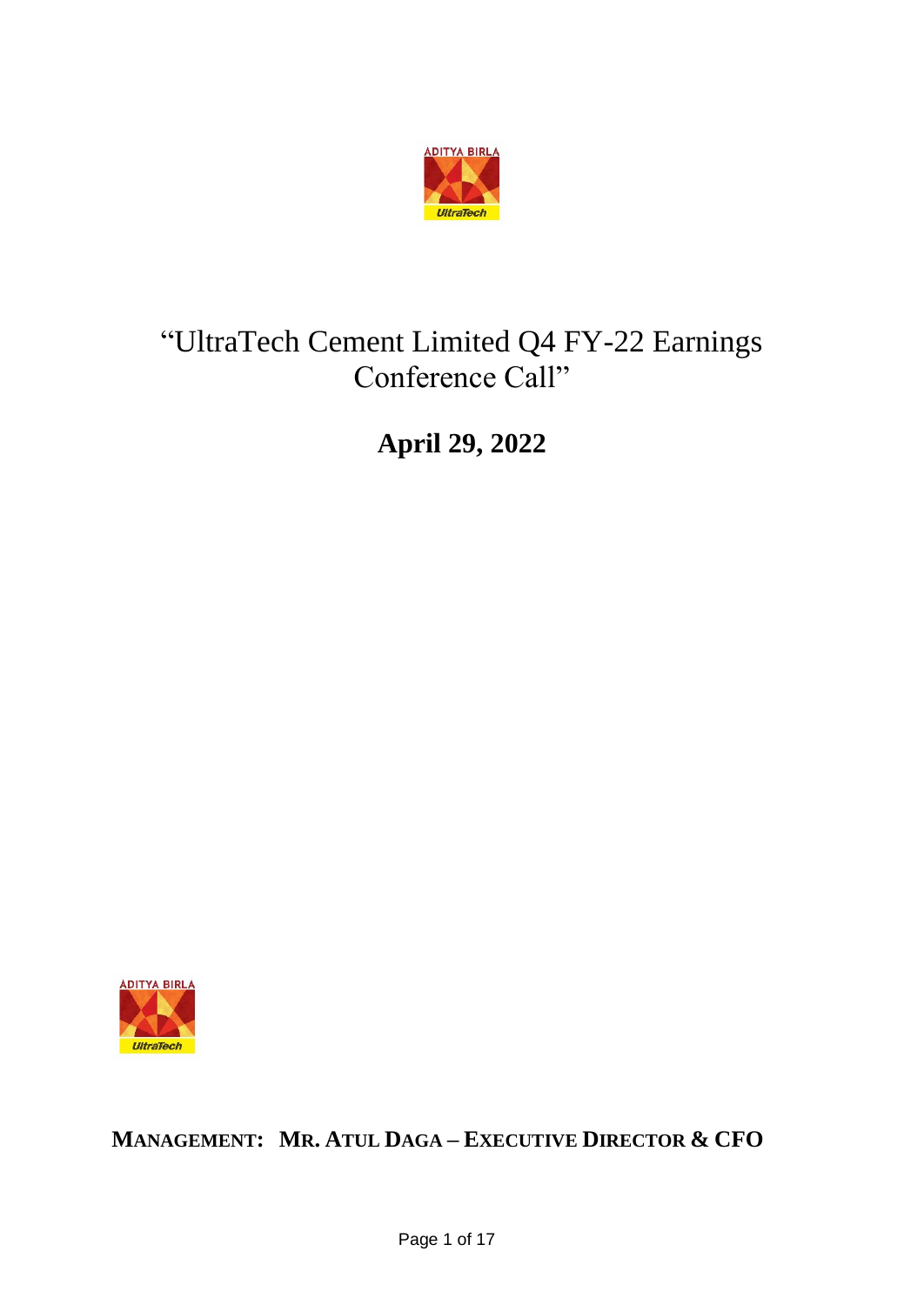

**Moderator:** Ladies and gentlemen, good day and welcome to the Q4 FY22 Earnings Conference call of UltraTech Cement Limited. We must remind you that the discussion on today's call may include certain forward-looking statements and must be therefore viewed in conjunction with the risk that the Company faces. The Company assumes no responsibility to publicly amend, modify or revise any forwardlooking statement on the basis of any subsequent development, information or events or otherwise. As a reminder, all participant lines will be in the listen-only mode and there will be an opportunity for you to ask questions after the presentation concludes. Should you need assistance during the conference call, please signal an operator by pressing '\*' then '0' on your touch tone phone. Please note that this conference is being recorded. I now hand the conference over to Mr. Atul Daga – Executive Director and CFO of the Company. Thank you, and over to you, sir. **Atul Daga:** Thank you. Good evening, friends. I'm glad to be speaking to you again at the end of this fiscal year, which yet again saw several disruptions and new beginnings. I guess, cement is not for the weak-kneed people. I will try and focus on two key aspects in this meeting, demand and cost. But before that, I must refresh your mind that cement is always a long-term story. If you believe in it, then don't get disturbed by daily events. Let's look at demand: To my mind as we have spoken in the past, India is fundamentally on a positive trajectory for

cement demand growing at a pace significantly higher than the world, infrastructure, rural markets and now, urban housing has also started generating good traction for cement. Infrastructure growth has been one of the key pillars of growth for cement in the country. As part of the budget, Government has planned to complete further 25,000 kilometers of roads. Recently there was an announcement about 220 new airports by 2025. Even if 100 airports were commissioned, you can imagine the amount of infrastructure in and around the airport, the airport itself will generate demand.

On the housing front, the Government is doing about 8 million low income houses this year, which will generate demand from the rural segment.

Another positive development is the revival in demand in the urban housing space. As you must already be aware, unsold residential inventory in top seven Indian cities has come down to the levels seen pre-COVID as property sales recovered very rapidly in 2021. As per an independent report, sales have gone up in major metro cities, very high.

Housing inventory across cities is down to 32 months by end of 2021 from 55 months a year ago. New projects launches are good and this clearly shows sign for cement consumption will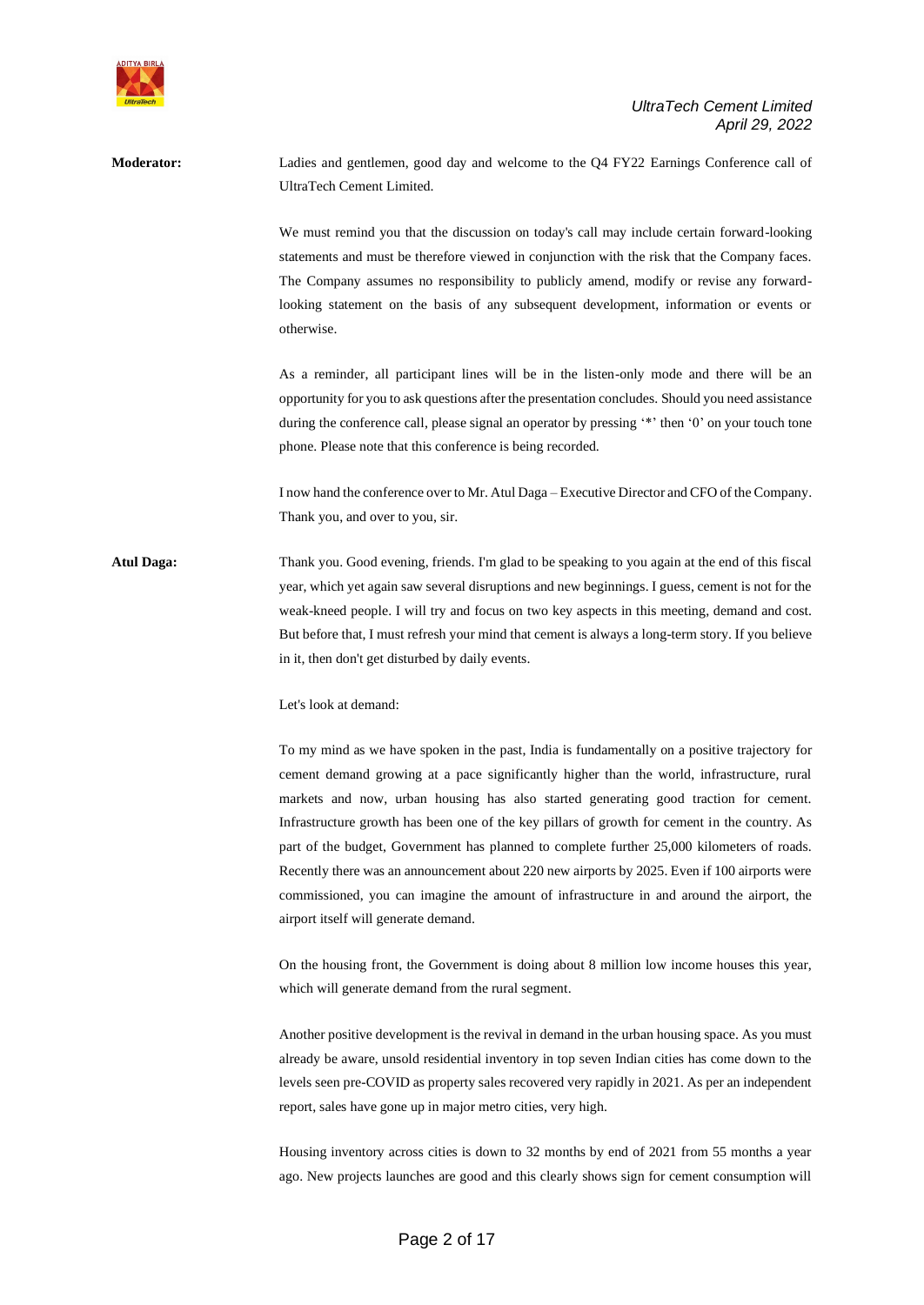

follow. Rural markets are also not going to be left behind. Fourth year in a row the monsoons are expected to be good this season as well, which should result in a good harvest and improved cash flows for the rural markets. So, 3 out of 4 engines of demand are humming well.

Now the question is about rising costs and its impact on demand. I believe that the projects in progress will not stop. Construction costs are certainly going up. But construction work cannot stop due to other compulsions like timelines to complete the projects and associated interest cost. Any further delay might increase the costs further and hence the existing projects will continue on their path of execution. What could certainly happen is a new home builder who has not started construction for the house may stall because his or her budgets have to be revised with the rising costs of materials used in construction of a house. This to my mind may not be more than 1% to 2% of the incremental demand every year. And within no time general elections 2024 will be around the corner, which will also boost demand.

As per estimates of the real estate players, cement is about 11% of total project cost and has had an impact of less than 1%, whereas all other products have impacted nearly 12% of their costs. On the other cost elements, which is fuel cost, coal and petcoke have risen to unrealistic levels. I believe they should cool down sooner or later. These are really unrealistic prices.

There are uncertainties around the Russia-Ukraine situation which is anybody's guess. Crude prices are of course, impacting our logistics costs. All possible efficiency improvement efforts are being put in place to minimize the impact of rising cost and there is no choice but to increase the selling prices. April has witnessed recent price increases as well.

I must clarify to you our position on white cement. We have acquired a majority stake in a company called RAK White Cement in the UAE. It's a company listed on the Abu Dhabi and Kuwait Stock Exchange. RAK White Cement is a market leader in the GCC region and synergies with Birla White will boost its market leadership. This is a critical strategic investment which will help strengthen Birla White in India. It provides us much needed access to additional capacity to serve markets in the country.

White cement market in India is growing at a rate of about 7%. This capacity will help us meet the growing demand. We are now putting on hold the capacity expansion plan in India which was about Rs. 978 crores which we had announced recently because we now will have access to RAK White Cement's 9 lakh metric ton of clinker and 6 lakh metric ton of white cement capacity. Currently, operating at 65% capacity utilization. Their EBITDA margins are good at about 19.5%, quality of product is good. Nearly 20% of their capacity is exported to India and 45% is sold in the highly lucrative GCC African markets. Birla White will be able to secure white cement and clinker supplies from RAK White to meet its capacity shortages.

Our ongoing expansion is on track. Capex expense have been at a record high of nearly Rs. 6,000 crores this year and God willing, we should be able to complete all our projects in time or ahead of schedule in spite of the delays caused by COVID-related lockdown, labor shortages, oxygen shortages and other related activities. In spite of this Rs. 6,000 crore of Capex, we had been able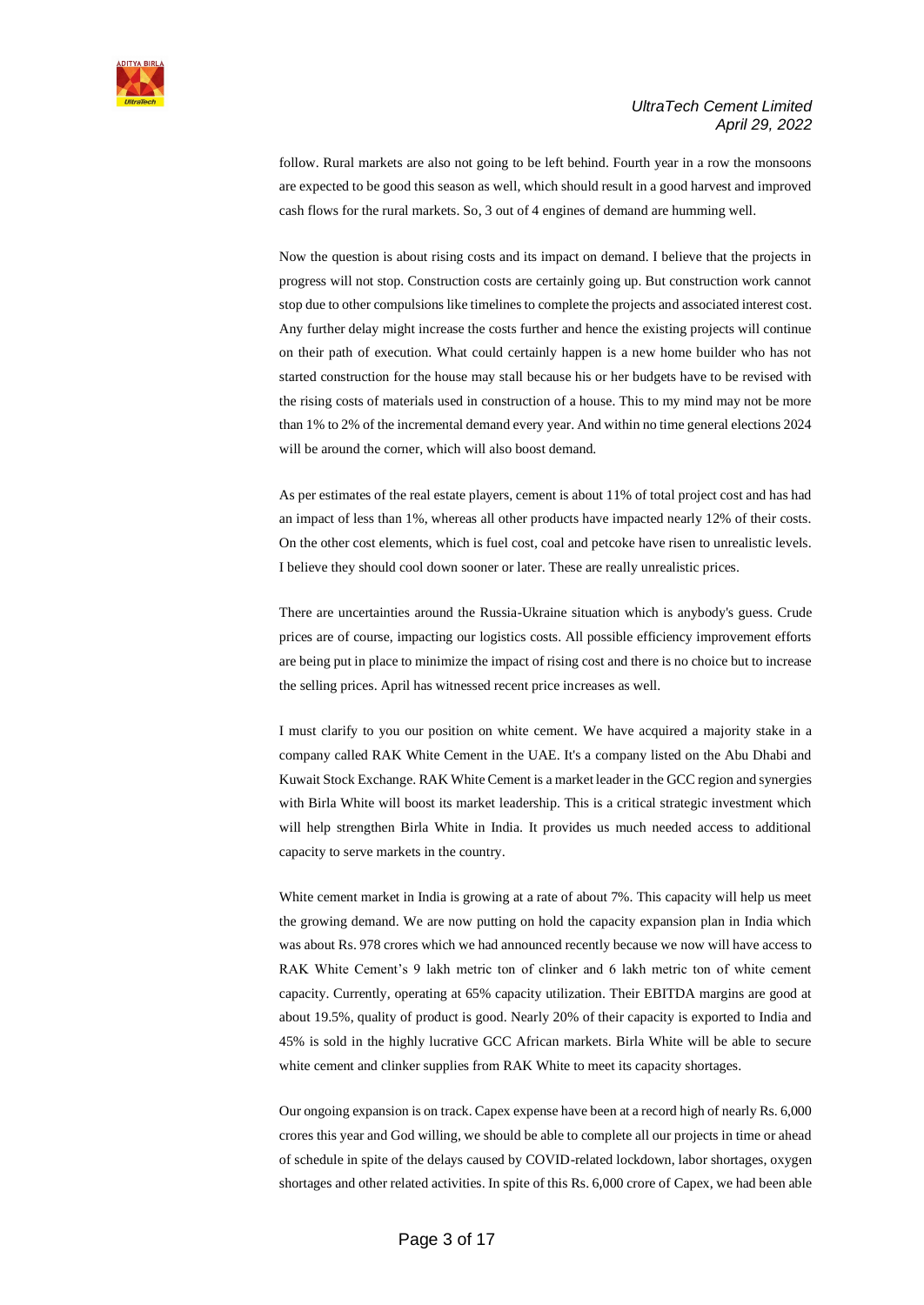

to deleverage our balance sheet by a further Rs. 2,800 crores and now ended the year with a 0.32x net debt to EBITDA.

We are managing and maintaining our working capital on a very tight leash again continuing on a negative working capital trend with upwards of Rs. 1700 crores being negative working capital that we ended with. So, in sum, all is good, all is well that ends well.

I would like to conclude on a happy note that we have crossed our annual revenues of Rs. 50,000 crores like an FMCG company with operating margins as close. Thank you so much.

**Moderator**: We will now begin the question-and-answer session. Ladies and gentlemen, we will wait for a moment while the question queue assembles. The first question is from the line of Pinakin from JP Morgan. Please go ahead.

**Pinakin:** Sir, I have 2 questions. First on price hikes. Now there have been industry reports of very large price hikes. What we wanted to understand from you, sir, is that as a company, have you taken similar price hikes in both the trade and non-trade segment? And how has demand been in April versus last year? And what has been the impact of prices hikes on volumes at this point?

**Atul Daga**: Yes, we have taken price hikes like the industry, can't be left behind. And your other question was on trade, non-trade, yes, both the segments have taken a price increase.

**Pinakin:** And sir, how was April trended so far after the price hike?

- Atul Daga: April is doing well, doing better than last year.
- **Pinakin:** And sir, my second question is on the media reports about Ultratech being a potential bidder for Holcim's assets in India. How should we read into it, sir?
- Atul Daga: Like I'm reading the newspaper, you're also reading the newspaper. So, that's about it.
- **Pinakin:** So, is it fair to say that the company is not interested in them, sir?

**Atul Daga**: I wouldn't want to comment anything till the Board takes a decision.

- **Pinakin:** Sure, fair enough. Thank you very much.
- **Atul Daga**: Also not on what these newspaper say.

**Moderator:** The next question is from the line of Indrajit from CLSA. Please go ahead.

**Indrajit:** I have 2 questions. First on raw material sourcing, particularly fuel sourcing. Costs aside, are you facing any concerns on shipment availability, particularly for imported coal or imported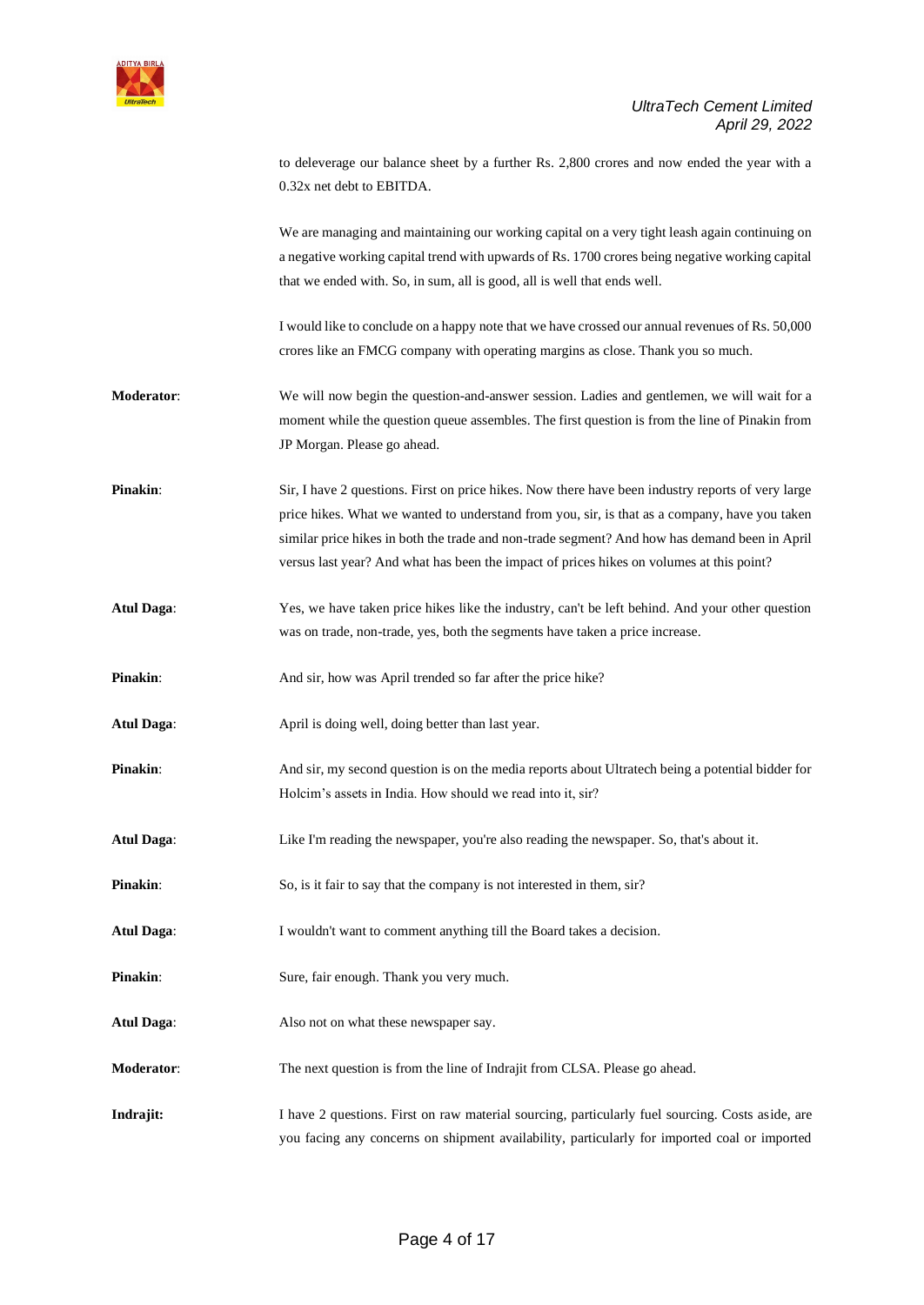

petcoke? Are the delays longer and could it impact our production at any point through the course of next three to six months?

**Atul Daga**: Not at the moment. So, you see ocean freight is high, but freight availability and supplies are not restricted.

**Indrajit:** And even for rake availability in domestic we are facing --

- **Atul Daga**: Rake availability has nothing to do with it, it's normal. Suddenly some railway company will withdraw rakes, you would have read. In fact, 16 passenger trains were shunted out to let coal movement for power plants. So, these kind of things keep happening in the country. This is normal.
- Indrajit: Secondly, while you highlighted or fairly detailed in terms of the homebuilder segment demand, but not just cement, every other commodity has gone up and it looks like the cooling off is still some time away. Even then, particularly the rural IHB segment, are you not seeing any impact on demand?
- **Atul Daga**: April is growing in all segments. So, I don't see anything pulling down. So, as I mentioned, whatever has already started, it will be financially illogical, otherwise also illogical to stop the project in between because whatever you have spent does not get into good maintenance, that also will get spoiled, you will require additional costs to bring it up. Interest meter will be continuously on. So, to that extent, only a person who was deciding to build a new house has to redo his or her own budgets. Instead of doing a 1,000 square feet house, they might decide to do a 800 square feet house or defer the decision.
- **Indrajit:** One last question, if I may. Is there any change in fuel mix on a sequential or year-over-year basis between petcoke, imported coke?
- **Atul Daga**: So, we keep playing with the mix. Last quarter, I think petcoke was 20%, 25%; this quarter, it is up around 40%. Today petcoke landed is definitely in energy terms is far cheaper than coal. So, efforts will be to increase petcoke consumption.
- **Indrajit:** That's all from my side.
- **Moderator:** The next question is from the line of Ritesh Shah from Investec. Please go ahead.
- **Ritesh Shah**: Couple of questions. Sir, first on white cement, could you please repeat the volumes? You did indicate 20% of that capacity currently caters to India. Sir, can you give that number please?
- **Atul Daga**: So, 20% of 6 lakh tons, 120,000 is approximately getting imported in India.
- **Ritesh Shah**: And sir, you also said that we will put to rest the expansion what we had announced. Sir, how should one read this? Is it because of the limestone --?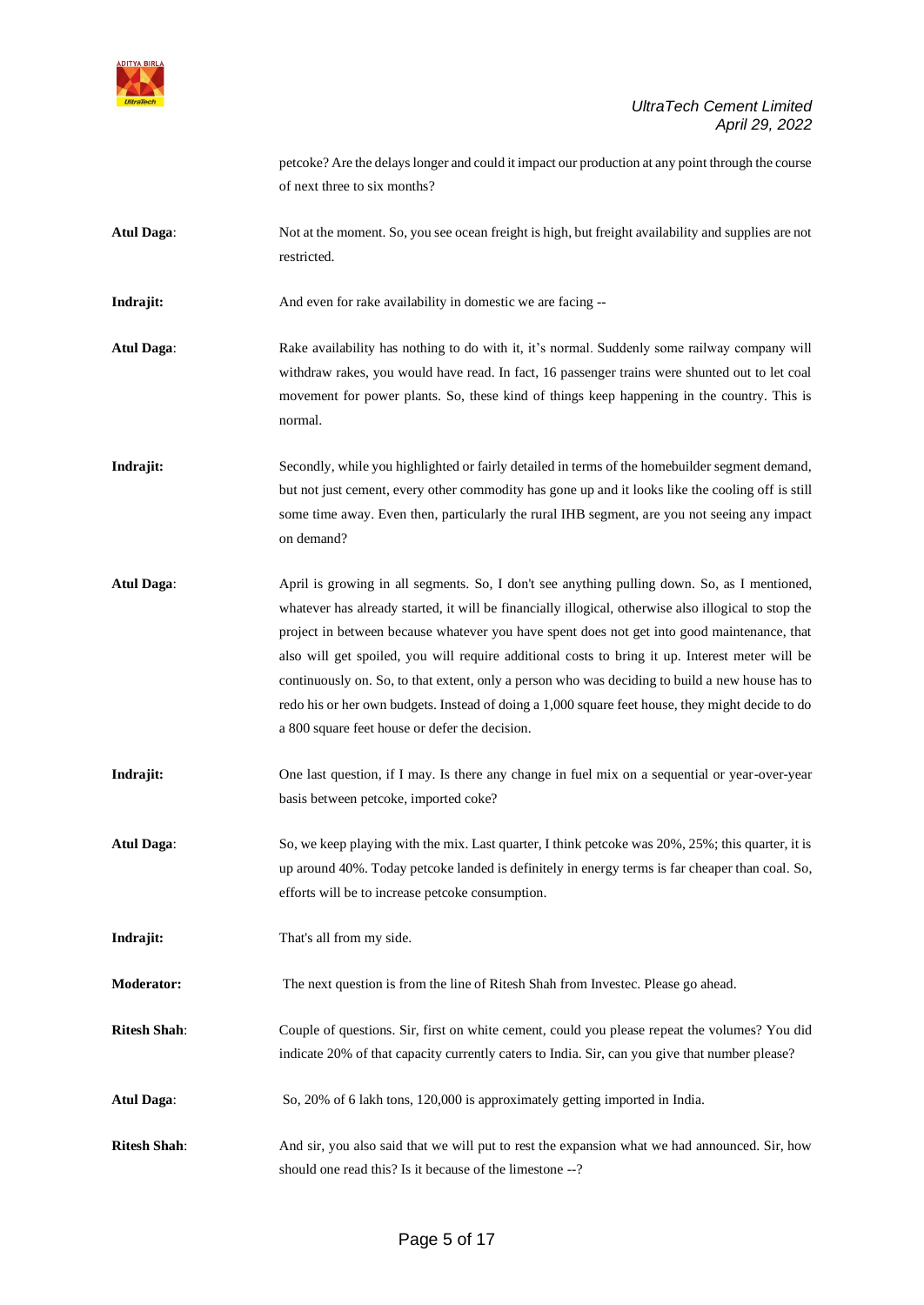

**Atul Daga**: No, because we will have access to RAK White Cement's product, that is why we don't want to -- we have spent money on this investment. So, no need to invest right now on expanding in India. **Ritesh Shah**: But sir, if I have to look at it on delivered cost basis, still this would be more meaningful as compared to moving cargo from say north to south. So, that was one angle that I was thinking of, probably it could be cheaper on delivered cost basis. And the other question was if RAK were supplying to say paint majors or other companies, would it mean that they would continue to supply or that material would come to Birla White and they will dictate where to supply. How should one look at that part of the equation? **Atul Daga**: Obviously, the priorities will change for RAK White, because they will have to cater to Birla White first before catering to other customers. **Ritesh Shah:** And sir, on delivered cost. **Atul Daga**: Delivered cost, it's cheaper. The freight from Ras Al Khaimah to the ports of India is as economical as transporting from our plant in Rajasthan to Andhra, Karnataka and those markets. **Ritesh Shah**: And sir, just a follow-up. Is there a volume arrangement minimum offtake that we have? So, can this 20% go to 50% or more going forward? **Atul Daga**: There is no minimum requirement and there is no minimum commitment. So, whatever I want we will want to definitely prioritize for India. And as long as it is value accretive for that company, they will also want to do that. They will also want to increase their capacity utilization. They will also benefit from the expertise of Birla White. Birla White is a branded product, far more respected than other products which are getting imported in the country. **Ritesh Shah:** And sir, will we look to increase our stake over here? **Atul Daga**: We will definitely attempt to do that. **Ritesh Shah**: Sir. Just another question. Any update on divestments, Binani Fibre Glass? **Atul Daga**: Sorry, I forgot to mention in my commentary, we have completed the divestment of the noncore assets. Funds have already been received on the 30th or 31st March. In fact, we had completed the closing. So, we are done and dusted. **Ritesh Shah**: Sir, how should one look at fuel inflation into next quarter? Given you indicated like **Atul Daga**: Million-dollar last question, Ritesh. All I can say is your guess is as good as mine, and it's a lottery. Today you buy at X price, tomorrow it could be X minus or X plus. So, there is no way to predict or forecast how these prices will go. Coal, as you know, from the Rs. 300s, it became softened in the last couple of months to Rs. 250 or thereabout. So, it has spiked again.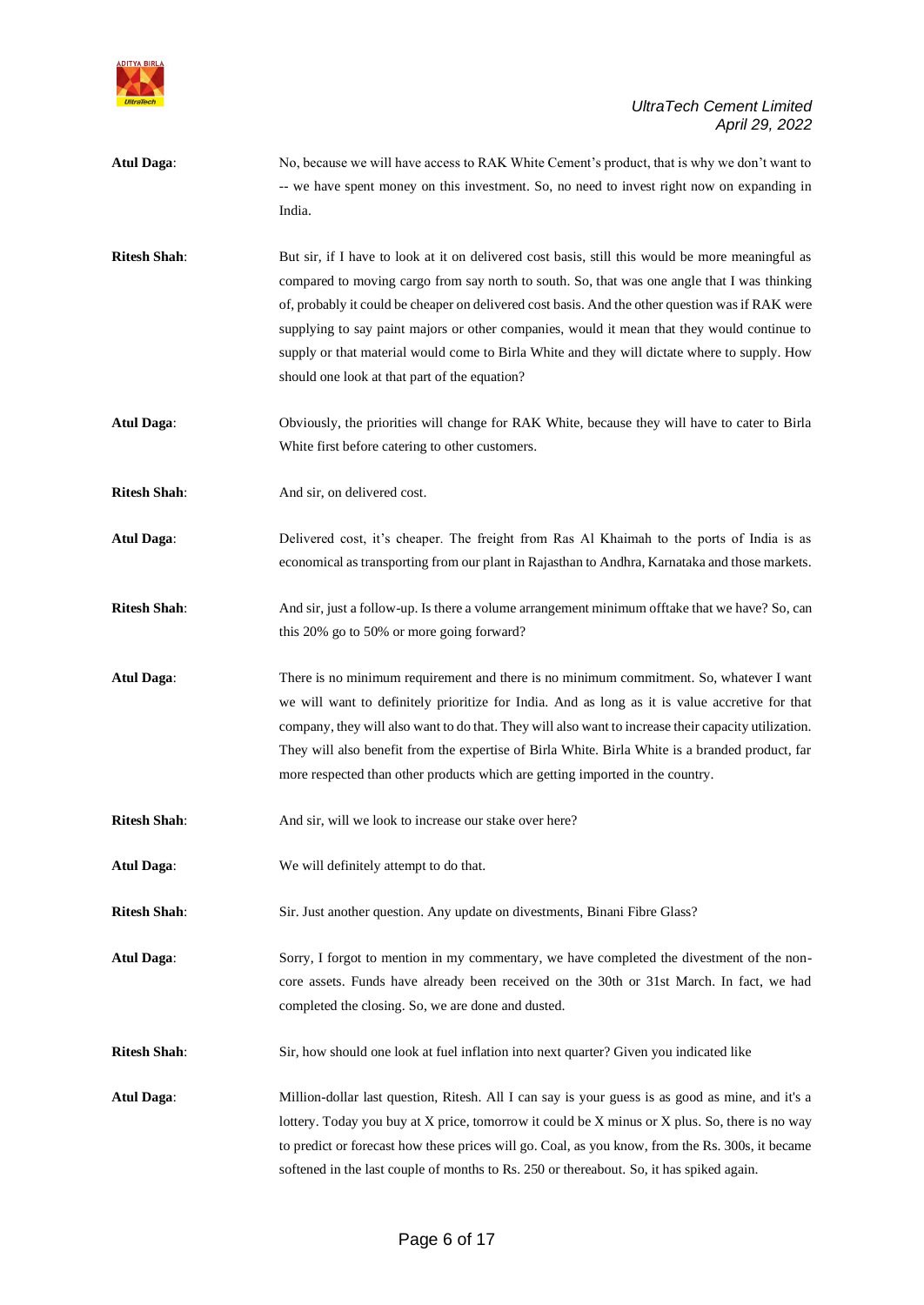

| Moderator:           | The next question is from the Madhav Marda from Fidelity International. Please go ahead.                                                                                                                                                                                                                             |
|----------------------|----------------------------------------------------------------------------------------------------------------------------------------------------------------------------------------------------------------------------------------------------------------------------------------------------------------------|
| <b>Madhav Marda:</b> | I just wanted to ask that for Ultratech, in case if you are a potential bidder, from a CCI point of<br>view, are there any particular regions where it is easier or difficult for us? Just from Competition<br>Commission-                                                                                           |
| <b>Atul Daga:</b>    | We'll see if we do it. Why should we start building castles in the air? So, I really don't know.                                                                                                                                                                                                                     |
| Moderator:           | The next question is from the line of Amit Murarka from Axis Capital. Please go ahead.                                                                                                                                                                                                                               |
| <b>Amit Murarka:</b> | Just first question is like on FY23, could you just provide some CAPEX guidance?                                                                                                                                                                                                                                     |
| <b>Atul Daga:</b>    | CAPEX guidance, we should be closer between Rs. 4,000 crore to Rs. 5,000 crores which will<br>complete all our ongoing expansion plus whatever other WHRS projects are there. So, Rs. 4,000<br>crores to Rs. 5000 crores.                                                                                            |
| Amit Murarka:        | And given that your expansion will be done by the end of this financial year, I believe in the last<br>call you had said that probably by Q4, you would finalize the new plant.                                                                                                                                      |
| <b>Atul Daga:</b>    | Yes.                                                                                                                                                                                                                                                                                                                 |
| <b>Amit Murarka:</b> | So, what's the status on that?                                                                                                                                                                                                                                                                                       |
| <b>Atul Daga:</b>    | Sorry, finalize what?                                                                                                                                                                                                                                                                                                |
| Amit Murarka:        | As in the new investment plans, beyond FY23                                                                                                                                                                                                                                                                          |
| <b>Atul Daga:</b>    | We will come back to you once the Board approves. We are working on our growth plans<br>because clearly we see India as a growth story. We don't want to degrow when India is growing.<br>So, we will definitely keep growing, we will expand.                                                                       |
| <b>Amit Murarka:</b> | And what's the status on Dalla Super as of now?                                                                                                                                                                                                                                                                      |
| <b>Atul Daga:</b>    | Dalla Super, I know it is delayed, but the latest is that stage 1 approval was completed and the<br>file should be moving from UP to MOEF Delhi for stage 2 clearance this month. Keeping my<br>fingers crossed, we should be able to get the plant in our hands by the end of this quarter, April-<br>June quarter. |
| Amit Murarka:        | Okay. And then probably another 6 to 9 months to revamp?                                                                                                                                                                                                                                                             |
| <b>Atul Daga:</b>    | Yes, absolutely.                                                                                                                                                                                                                                                                                                     |
| Amit Murarka:        | And last question is like on this white cement acquisition, will it also help improve or lower the<br>competitive intensity? Because I believe imports were actually coming in --?                                                                                                                                   |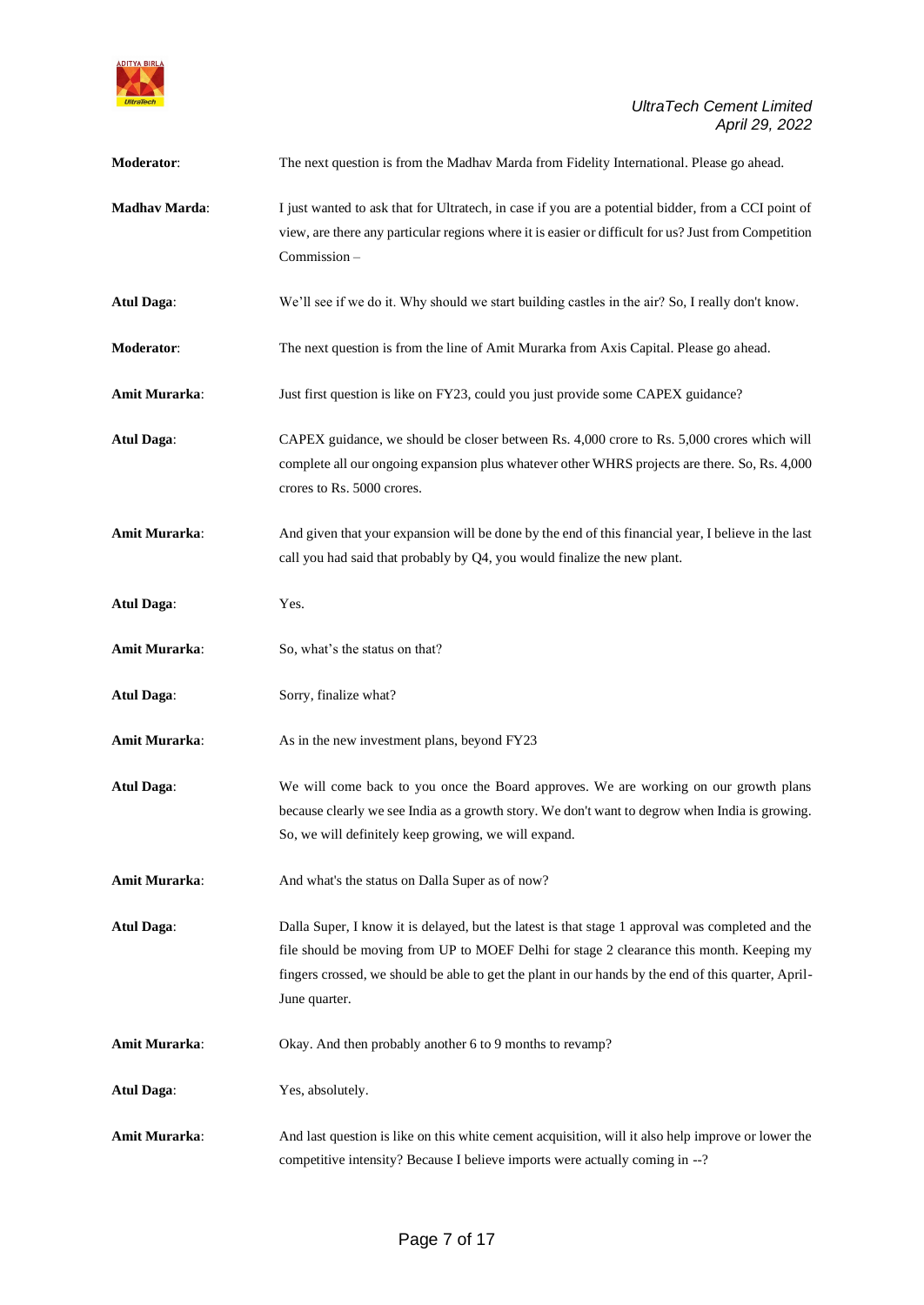

| <b>Atul Daga:</b>    | Yes, certainly.                                                                                                                                                                                                                                                                                                                                                                                                                |
|----------------------|--------------------------------------------------------------------------------------------------------------------------------------------------------------------------------------------------------------------------------------------------------------------------------------------------------------------------------------------------------------------------------------------------------------------------------|
| Amit Murarka:        | So, in that sense, you would probably look to improve the price realizations also?                                                                                                                                                                                                                                                                                                                                             |
| <b>Atul Daga:</b>    | Certainly.                                                                                                                                                                                                                                                                                                                                                                                                                     |
| Moderator:           | The next question is from the line of Pulkit Patni from Goldman Sachs. Please go ahead.                                                                                                                                                                                                                                                                                                                                        |
| <b>Pulkit Patni:</b> | Atul sir, 2 questions from my side. First, you mentioned in the presentation about \$164 of fuel<br>cost. Could you identify this is what kcal of coal? And the reason I'm asking this is that if you<br>look at where coal prices are now, petcoke prices are, it looks like we are staring at a massive<br>increase in the subsequent quarters. So, if you can tell us with kcal that will help us calculate<br>that better. |
| <b>Atul Daga:</b>    | About Rs. 2,000 per million kcal                                                                                                                                                                                                                                                                                                                                                                                               |
| <b>Pulkit Patni:</b> | It's what you're using for this \$164 number?                                                                                                                                                                                                                                                                                                                                                                                  |
| <b>Atul Daga:</b>    | Yes, absolutely.                                                                                                                                                                                                                                                                                                                                                                                                               |
| <b>Pulkit Patni:</b> | And secondly, can you also identify what is the proportion of captive coal that we have right<br>now and any sense on where that number would be in the next say 6 to 12 months?                                                                                                                                                                                                                                               |
| <b>Atul Daga:</b>    | Captive coal, FSA coal?                                                                                                                                                                                                                                                                                                                                                                                                        |
| <b>Pulkit Patni:</b> | Yes. I mean linkage plus --                                                                                                                                                                                                                                                                                                                                                                                                    |
| <b>Atul Daga:</b>    | Linkage plus, it should be about less than 20%.                                                                                                                                                                                                                                                                                                                                                                                |
| Moderator:           | The next question is from the line of Prateek Kumar from Jefferies. Please go ahead.                                                                                                                                                                                                                                                                                                                                           |
| Prateek Kumar:       | My first question is, in the opening remarks you mentioned that you're looking to commission<br>everything on your capacities in FY23. So, that could mean like 11 million tons clinker and 16<br>million tons grinding for FY23. So, can you space out like quarter wise if you have that data,<br>like how are you looking to finish doing this?                                                                             |
| <b>Atul Daga:</b>    | I should have given that earlier also, let me tell you, just give me 1 second. So, towards the end<br>of Q2, we should have another 4 million tons; end of Q3, 1.5 million tons; and Q4 for the balance.                                                                                                                                                                                                                       |
| Prateek Kumar:       | Balance 10.                                                                                                                                                                                                                                                                                                                                                                                                                    |
| <b>Atul Daga:</b>    | Yes.                                                                                                                                                                                                                                                                                                                                                                                                                           |
| Prateek Kumar:       | And, and what about clinker likewise, 11 million ton of clinker which we are targeting for '23?                                                                                                                                                                                                                                                                                                                                |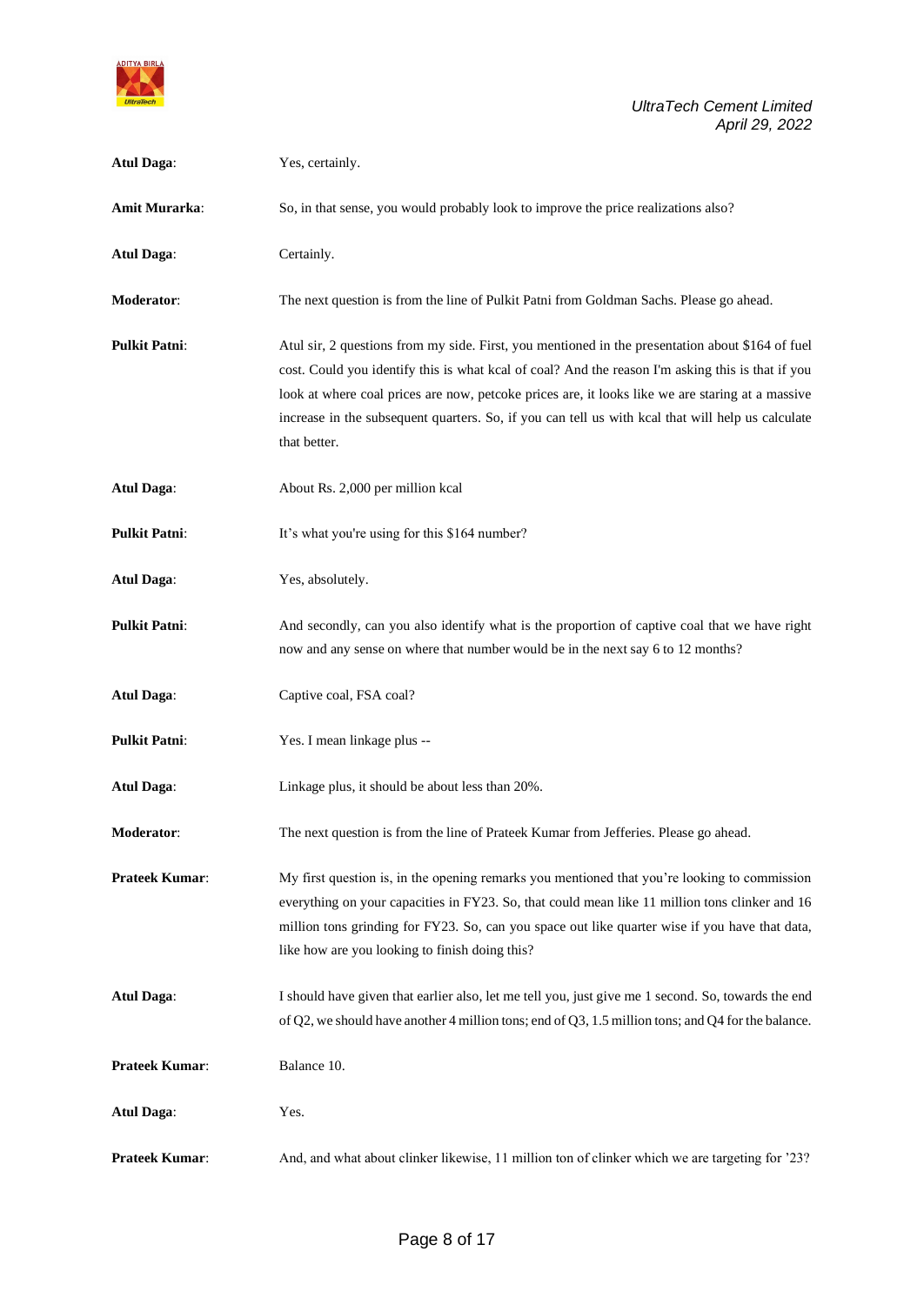

- **Atul Daga**: So, this includes the clinker also. So, clinker was Hirmi, Pali and Dhar. So, yes, it should be by Q3. **Prateek Kumar:** So, pretty much everything by Q3, including the Super Dalla and grinding by Q4. **Atul Daga**: The only thing is Super Dalla, I'm keeping my fingers crossed because dealing with this process, it's too complicated, something or the other keeps surprising, and I have been promising you guys about Dalla Super since last 1 year. So, every time I think I'm at the last mile, but suddenly a new mile surfaces. So, keeping my fingers crossed is all I can say. **Prateek Kumar:** And in your presentation for various presented sectoral update region wise commentary, you mentioned that rural housing seems to be doing better in essentially west and south and not so well in north and east, and probably expect to doing well as well. So, this seems to be different versus some of the commentary from industry like FMCG or auto companies on rural commentary, while you highlighted something in previous comments, but can you detail more like, so there's no rural setback in general for cement sector? **Atul Daga:** I've not seen any setback. In north for example, what we saw in Q4, would be a temporary phenomenon because of extreme cold or elections happening in that belt. Other than that, it's back to normal. But, I wouldn't be able to compare FMCG and construction industry in bucket, also. **Prateek Kumar:** And one last question on your fuel costs, like it is falling by 5% to \$164 versus I think, in 2Q you said around \$160. So, is there a -- **Atul Daga**: \$151 was Q3 and this quarter was \$164. **Prateek Kumar:** So, comparable number like let's say you would I know that it is difficult to forecast, but like you would have inventory for at least the first quarter. So, how could this move like in first quarter 23? Atul Daga: It will go up, I expect at least a 10% increase. **Moderator:** The next question is from the line of Sumangal Nevatia from Kotak Securities. Please go ahead. **Sumangal Nevatia:** First question is, just want to understand across the fuel, what is the inventory day which we carry? I mean, is it like 45 days or 2 months? **Atul Daga**: So, we fluctuate between 45 to 55 days. Suddenly if our shipment lags, it will spike up. Otherwise, an average of 50 days is good to hold.
- **Sumangal Nevatia:** And sir, given the current overall fuel situation, blended cement cost versus your OPC would have of course moved very favorably towards blended. Sir, just want to check, is there any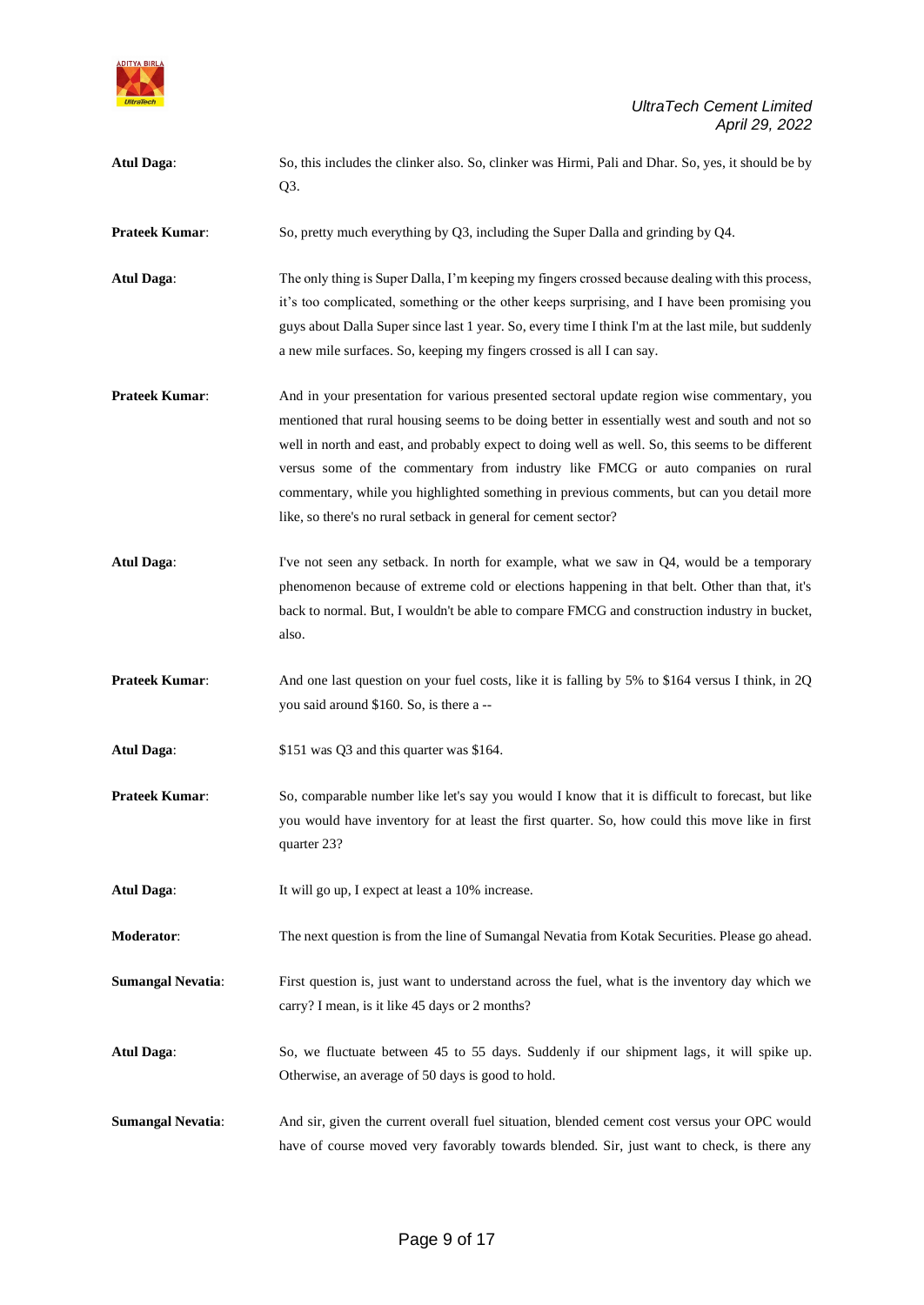

impact on your other raw material cost? I mean, what sort of price inflation is happening in slag, fly ash, etc?

Atul Daga: We have seen inflation across, fly ash has also gone up. So, overall raw material cost has gone up 6% to 7% -- 7%. So, you have seen increase in cost across the board.

**Sumangal Nevatia:** Okay. So, this is for fourth quarter and the cost must be still continuing to rise, right?

- **Atul Daga**: Not necessarily on these, fly ash is more of contractual in nature. And you might not see such a high jump again in this quarter, but general inflation would be there. Inflation itself is 6% to 7% now by the rate. Yes, sorry, diesel is something which is unpredictable, which impacts raw material costs, limestone raising cost moves with diesel.
- **Sumangal Nevatia**: Just one more question on the price hike. You shared that there's been price increase taken across. Is it possible to give a very broad quantification region wise or overall pan India quantification?
- **Atul Daga:** So, over for what period? That becomes very confusing. What are --

**Sumangal Nevatia:** Sir, April versus 4Q average or something like that.

- **Atul Daga:** April versus 4Q was March, March was 365. So, average if I look at for the March quarter was around 360. It's roughly around 390 now.
- **Sumangal Nevatia:** And will it be fair to say that I mean, some part of cost inflation is yet to be covered, so there will be further attempts?

**Sumangal Nevatia:** Attempts, yes.

- **Moderator:** The next question is from the line of Girish Choudhary from Spark Capital Advisors. Please go ahead.
- **Girish Choudhary:** A couple of questions. Firstly, on the media reports now that the second largest player combined seeing as potential change of hands. So, as the industry leader, how do you see dynamics changing for the industry and possibly for you? With potential Indian promoter coming in, will that make you even more aggressive or maybe look at inorganic slightly aggressively? So, just wanted to know your thoughts on this development.
- **Atul Daga:** We will focus on our growth. As I mentioned, right now, we are reaching 130 million tons and the next phase of growth will also kick in because we expect Indian markets to be growing. As far as assets changing hands, whoever buys it they will have to generate returns on that asset and be logical in whatever they are doing.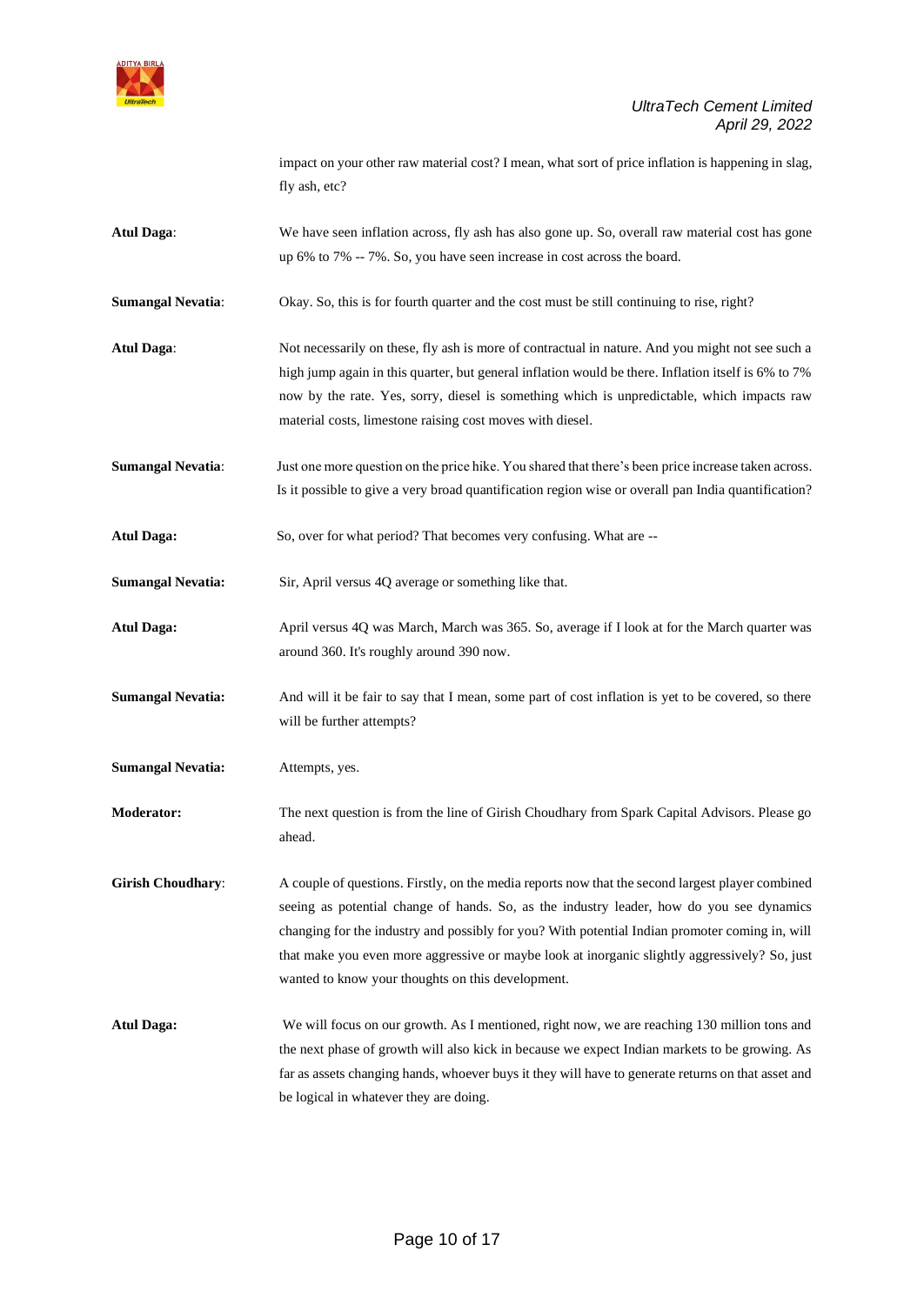

- Girish Choudhary: But more from Ultratech's inorganic opportunities given your scale of capacity and cash flow, so beyond a point I think organic growth might not help. So, are you prepared to look at inorganic?
- **Atul Daga**: Yes, certainly. We keep examining opportunities. Unfortunately, whilst the current new media reports are the talk of the town, but there are smaller assets which keeps surfacing which we examine, good, bad, ugly, it has to be a composite asset for us to move forward.
- **Girish Choudhary**: And my second question is on the region wise demand performance. So, here again, if I look, east is the only region which is continuing to see demand decline, like 3 consecutive quarters of demand declining on a Y-o-Y basis. So, sir, what's happening here and when do you see demand bouncing back here?

**Atul Daga**: Sorry, I missed your question, demand which segment?

**Girish Choudhary:** In the eastern region.

**Atul Daga**: Eastern region. So, my sense is, eastern region this year will show the fastest growth again. In terms of volume, there is a lot of inflow which happens from outside east. Now capacities will be available in the eastern markets. Our capacities will also surface in this year. So, East will grow.

- Girish Choudhary: My question was more I think in this region, we're seeing three consecutive quarters of demand decline. So, sir, what is driving this deterioration? And when do you see this recover?
- **Atul Daga**: Driving the deterioration, yes, there was a sand issue, big time and issue in Bengal and Bihar a few months ago. There were torrid rains, which impacted construction activity. These two factors for sure, impacted construction activities.

**Moderator**: The next question is from the line of Satyadeep Jain from Ambit Capital. Please go ahead.

**Satyadeep Jain**: Mr. Daga, a couple of questions. One on fuel, I think you mentioned a, petcoke is cheaper on a delivered-on a per kcal basis; and b, your inventory cycle is largely in line like 45-50 days. Is there a change in thought recently or would there be a change in thought? Would you given where prices are either look to layer in more inventory? Because you're maybe concerned because prices may go up or maybe shorten the cycle thinking prices may actually go down or maybe maintain a status quo. Or can we assume basically that this 50–55-day inventory cycle will remain largely similar in the coming months?

**Atul Daga**: The thing is nobody can predict and it will be gambling, if I take a call. So, yes, if there are some opportunistic trades available, we will look at those trades, but today it's quite expensive. So, we are maintaining our normal procurement plan instead of gambling on prices. Nobody can forecast. You yourself mention it could go down, go up, anything can happen.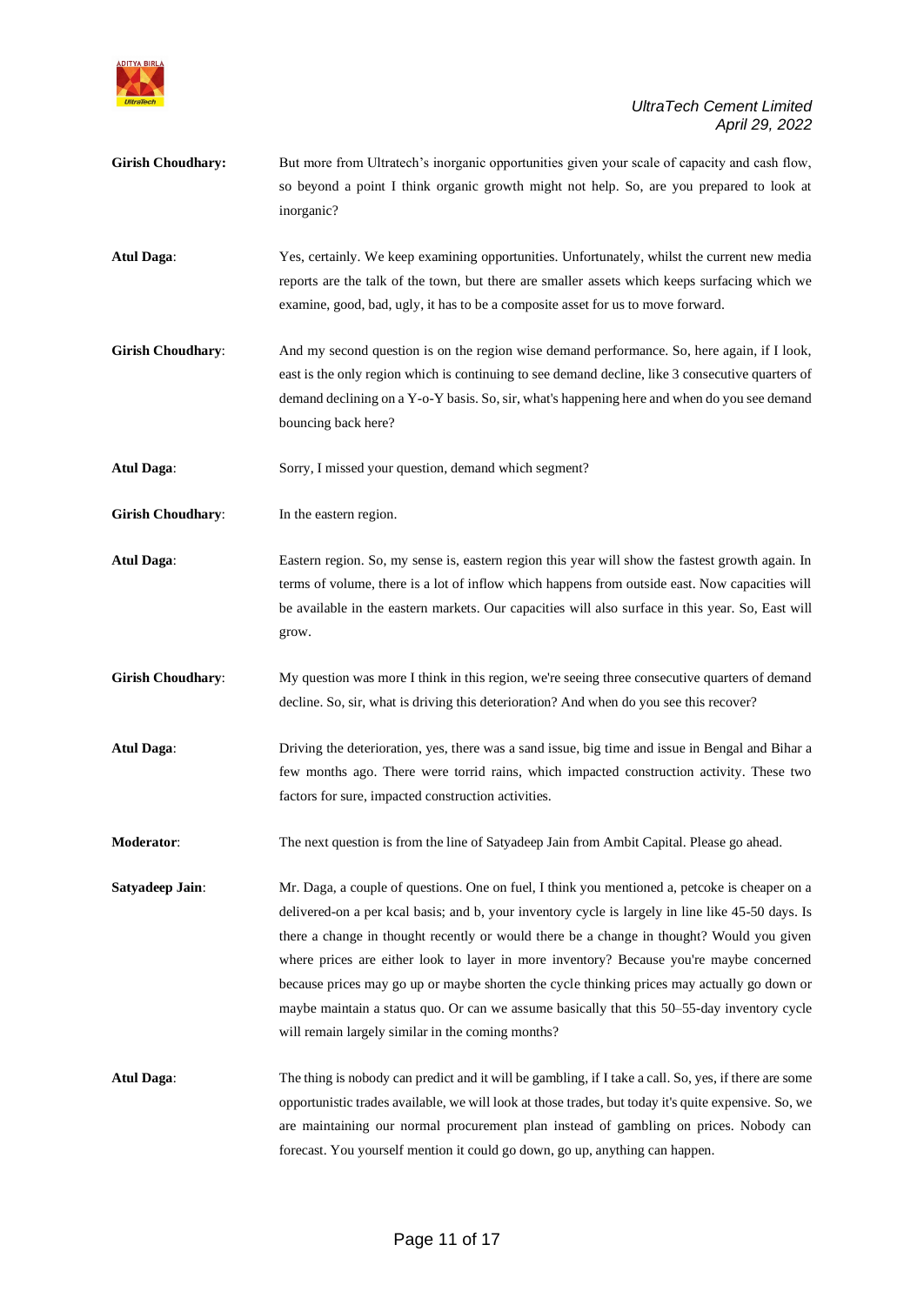

**Satyadeep Jain**: Second question on the next phase of growth that you mentioned. Obviously, the Board, Company is looking at different options and there is optionality across the portfolio. When you look at the options that sit in front of you right now, if you had to pick maybe certain plants, certain regions ahead of others in your pecking order, is there may be somewhere you can possibly pull the trigger ahead of others?

Atul Daga: I will tell you when we do it, I can't reveal it right now.

**Moderator**: The next question is from the line of Navin Sahadeo from Edelweiss. Please go ahead.

- **Navin Sahadeo**: Sir, just one question. On the fuel mix, you said petcoke in the current quarter, as in March quarter increased to about 40% and linkage coal, to one of the other participant's question you said is less than 20. So, roughly around a little less than 60% is what petcoke and linkage coal put together is. Imported coal then should make up for the balance 40%?
- **Atul Daga**: Absolutely.

**Navin Sahadeo:** So, this is for the kiln, for the captive power plants that we use –

- **Atul Daga**: It's largely FSA, domestic.
- Navin Sahadeo: So, it's largely domestic coal.
- **Atul Daga**: Yes.
- **Navin Sahadeo:** Where there is not much increase or there is a fair amount of the auction coal also there?
- **Atul Daga**: No, there's not much increase. All are on FSA, so linkage prices prevail.
- **Navin Sahadeo:** So, only the kiln portion is where we see inflation part.
- **Atul Daga**: Yes.
- **Navin Sahadeo**: That's it from my side.
- **Moderator:** The next question is from the line of Rajesh Ravi from HDFC. Please go ahead.
- **Rajesh Ravi:** You talked about the fuel cost that we are looking at in Q1 and you mentioned at least around 10% increase. However, if we look at the prices which are prevailing in Q1 on a per kcal versus Rs. 1.5-Rs. 2, they are already north of Rs. 3 per kcal. So, how is that number for you looking so cheaper, sir?
- **Atul Daga**: It will depend on the fuel mix, the carrying cost, the inventory, which is there, and anybody and everybody could have some advantage or disadvantage.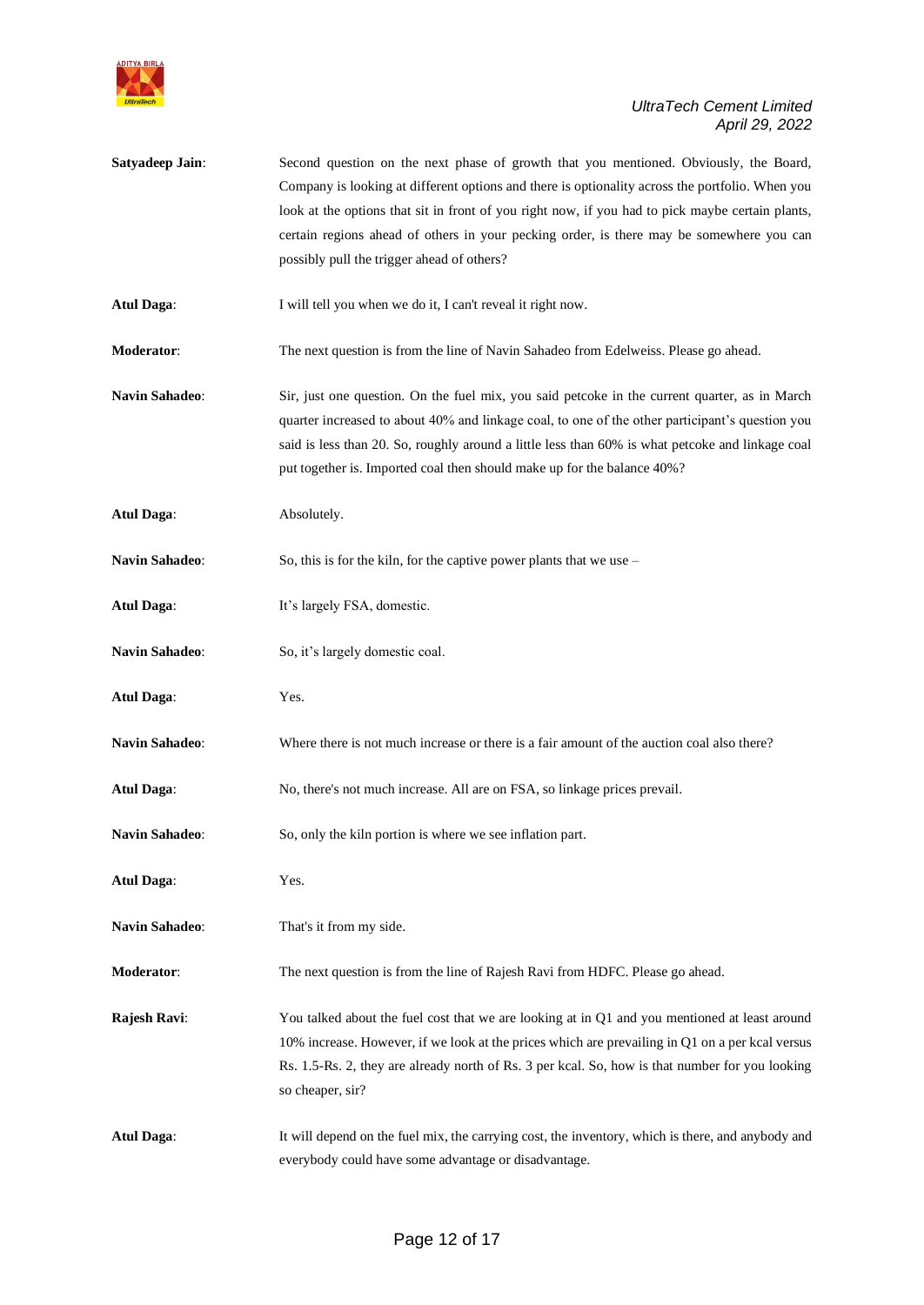

**Rajesh Ravi:** And in your balance sheet also, annual balance sheet numbers that are available, there is Rs. 150 crore increase in inventory. So, is it fair to assume a large chunk of that would be your fuel inventory?

**Atul Daga:** Yes, a large chunk because it was a price impact on the fuel inventory.

- **Rajesh Ravi:** Yes, even that could be one factor. But even in volumetric terms that could be a number which you're looking at, okay. And in terms of CAPEX, you mentioned that around Rs. 5,000 crore plus CAPEX towards your green initiatives, right, for FY23?
- **Atul Daga:** All inclusive.
- **Atul Daga:** Lastly, this Dalla, how much we have spent so far or what is the amount which needs to be spent? This is 2-million-ton clinker, right?
- **Atul Daga:** We have not spent anything because we still have to first get MOEF approvals, and we have estimated that it would cost anywhere around Rs. 200 crore or Rs. 250 crores to revive the plant.
- **Rajesh Ravi:** And that's the 2-million-ton clinker, sir, or is there grinding also, sir?
- Atul Daga: It's just only clinker, 2.3 clinker.
- **Moderator:** Thank you. The next question is from the line of Ashish Jain from Macquarie. Please go ahead.
- **Ashish Jain:** Sir, I had 2 questions, firstly on demand. The table that you put out in the presentation; it has fair bit of reds this time around. So, relative to that, how's the demand changed in the last few weeks, if at all, in terms of the drivers of demand?
- **Atul Daga:** Y-o-Y April is growing.
- **Ashish Jain:** But where's the delta coming from versus Q4? Is it any specific driver or it's --
- **Atul Daga:** Not versus Q4, I'm saying Y-o-Y, you can't repeat Q4.
- **Ashish Jain:** No, I know. Sir, I understand that. I'm saying that if l look at the Y-o-Y trend in Q4 and compare that with Y-o-Y trend in April, is there a specific reason for the –
- **Atul Daga:** Ashish, I'm not able to track the sales on a day-to-day basis which segment is buying. So, it is difficult for me to comment on that.
- Ashish Jain: And sir, secondly, in response to earlier question, did I hear you right that pricing today is Rs. 30 higher by and large versus total average?
- **Atul Daga:** Yes. The exit prices, if I were to say, as of now, they are not average April, but as of now Rs. 30 higher.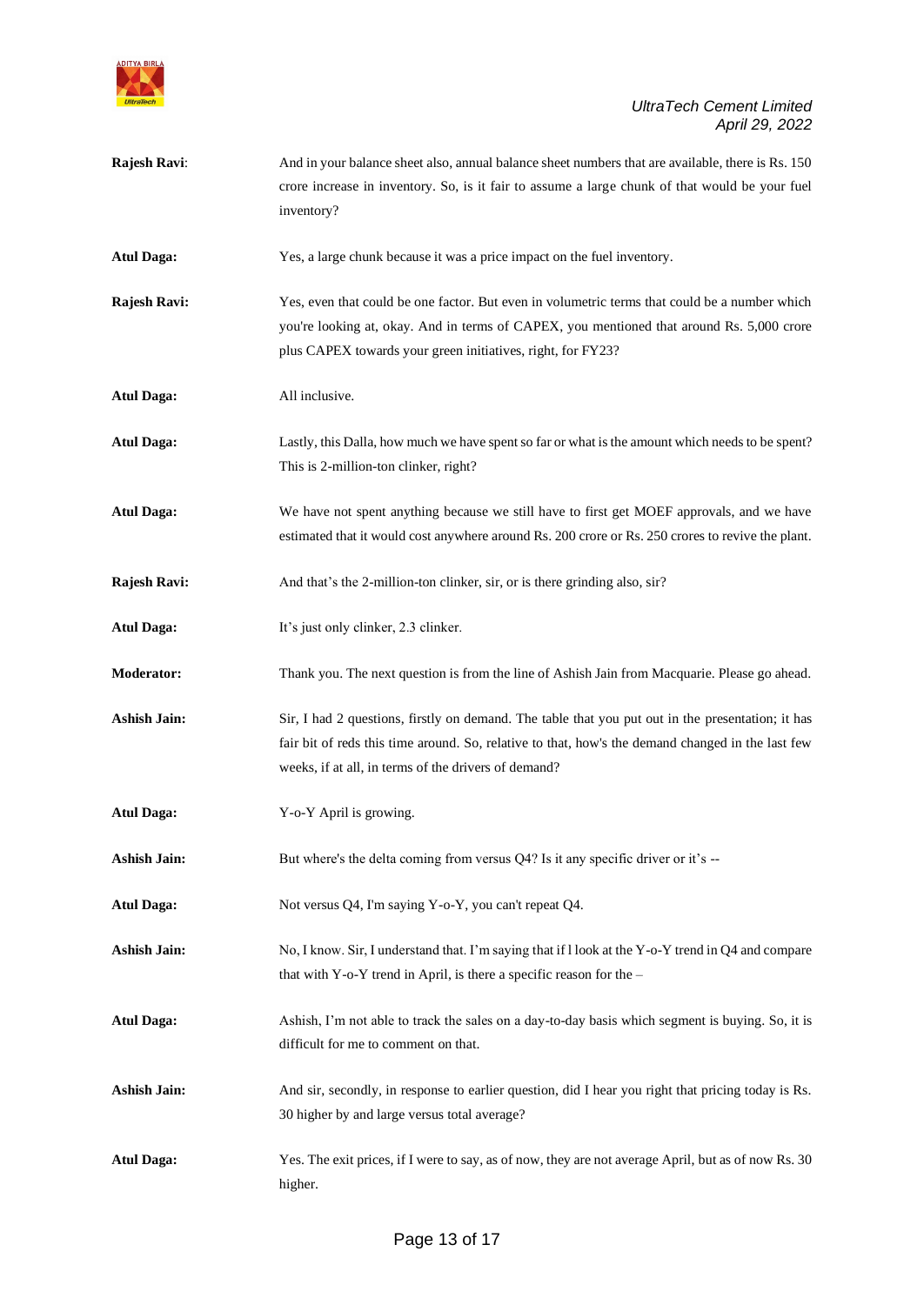

| <b>Ashish Jain:</b> | So, that would cover us for the cost inflation by and large I think going by the number you<br>indicated.                                                                                                                                                                                                                                                                                                             |
|---------------------|-----------------------------------------------------------------------------------------------------------------------------------------------------------------------------------------------------------------------------------------------------------------------------------------------------------------------------------------------------------------------------------------------------------------------|
| <b>Atul Daga:</b>   | Next month, yes, Rs. 30, going in the month of May, if the price increase holds for Rs. 30, then<br>it is good.                                                                                                                                                                                                                                                                                                       |
| <b>Moderator:</b>   | The next question is from the line of Raj Gandhi from SBI Mutual Fund. Please go ahead.                                                                                                                                                                                                                                                                                                                               |
| Raj Gandhi:         | Just going by the kind of cost inflation that we are seeing, any initial assessment in terms of<br>further cement CAPEX cost, what will be the impact? And also, we are hearing chip shortage<br>and all of that even delaying the cement plant. So, in terms of timelines and all on the equipment<br>side and --                                                                                                    |
| <b>Atul Daga:</b>   | So, as far as our existing expansion program is concerned, as I mentioned earlier, there's no<br>delay. And if you were to look at a new Greenfield project cost, there I'm sure the costs have<br>gone up by 20%-25%.                                                                                                                                                                                                |
| Raj Gandhi:         | And in terms of timelines and all because on the equipment side and all also we are hearing lot<br>$of -$                                                                                                                                                                                                                                                                                                             |
| <b>Atul Daga:</b>   | No, I don't think so, because equipment suppliers continue to have enough capacity to my mind.<br>So, what you are referring to some insights you might have, which I don't have, as in some<br>manufacturer facing some shortages, whether DCS or something like that. I'm not really aware.                                                                                                                         |
| Raj Gandhi:         | But broadly, most of the equipment, it is not that the long lead, okay.                                                                                                                                                                                                                                                                                                                                               |
| <b>Atul Daga:</b>   | Nobody has warned us.                                                                                                                                                                                                                                                                                                                                                                                                 |
| <b>Moderator:</b>   | The next question is from the line of Rakesh Vyas from HDFC Mutual Fund. Please go ahead.                                                                                                                                                                                                                                                                                                                             |
| <b>Rakesh Vyas:</b> | Actually, 2-3 questions, if I may. First one, just a clarification. So, you are highlighting April is<br>better Y-o-Y, but just wanted to check last year, April was impacted by the second wave in terms<br>of demand. So, how should we look at it and in the context that price hike expectations were<br>already built in the system? Post price hike, if you can just highlight as to how demand is<br>trending? |
| <b>Atul Daga:</b>   | So, post price hike, again, I'll repeat Y-o-Y it is growing. Whether there was an impact of COVID<br>or why should we factor in only negatives? Let's look at it positively. Now, this month is<br>growing. The price hikes have been absorbed if that is what you're trying to conclude, so your<br>conclusion is right.                                                                                             |
| <b>Rakesh Vyas:</b> | The second question is related to fuel mix. Essentially, the price arbitrage that exists between<br>imported coal versus the rest of fuel basket implies that most top players would be vying for                                                                                                                                                                                                                     |

higher proportion of the remaining basket, and to that extent, how confident are we in terms of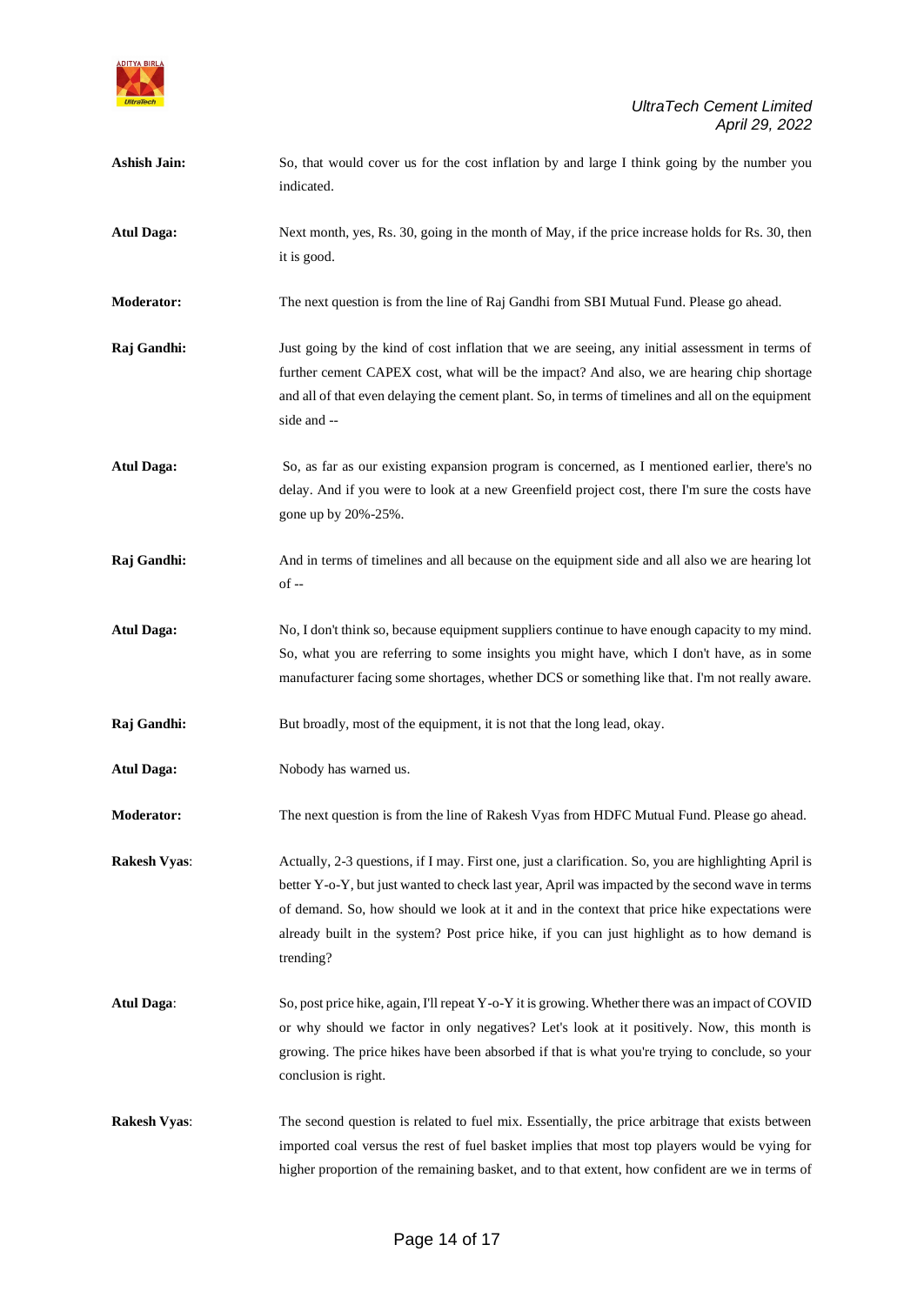

maintaining the availability of this mix and maybe improving it? The context being that petcoke availability is reasonably limited and so is the concern that we are hearing on the domestic coal side.

Atul Daga: Sorry. What is the question?

**Rakesh Vyas:** So, question was that given the price arbitrage that exists between imported coal versus the rest of the fuel basket –

- **Atul Daga**: So, Yes, technically one would look at getting more of petcoke and more of domestic coal. So, as of now, as I mentioned earlier, availability does not seem to be a challenge. One more factor, which is very important, not from today's perspective but what happened after Winter Olympics of China, China has announced a substantial increase – I'm forgetting the number, a substantial increase in their coal production plan. I'm forgetting the number, I don't want to quote a wrong number, so that is one. Second is post Winter Olympics, all their mines which were stopped, power plants which were stopped have started again. So, there's a huge reduction in imports into China which is making material available for the rest of the world.
- **Rakesh Vyas:** Got it, sir. And one last question is around the capital allocation going forward. Given that we are expected to generate strong cash flow and our Capex is going to be fairly stable and net debt already came down very, very sharply, how should we look at incremental deployment of the free cash flows going forward?

**Atul Daga**: So, this year, again, we have declared about 20% of net profits for shareholder returns and I believe this component will keep growing in future years, next year for sure because next year FY23 additional capacities will generate additional cash flows. And then the cash will be used for internal growth. As I mentioned earlier, we are already back on the drawing board for our next phase of growth. So, we will look at growth opportunities inorganic or organic.

- **Rakesh Vyas:** And just one last clarification. If I have to look at the adjusted number after accounting for the tax provision changes that we made, in fourth quarter is it fair to assume that the benefit of tax adjustment changes was close to Rs. 1,300 odd crore?
- Atul Daga: Rs. 900 odd crore -- Rs. 983 crores.

**Moderator:** The next question is from the line of Ashitosh Adkare from SBI General. Please go ahead.

**Ashitosh Adkare:** Sir, I just wanted to understand your net debt is to a significantly low level of 0.32 to EBITDA. So, going forward, you're also looking for inorganic goals. So, at what level you will be comfortable putting that net debt level?

**Atul Daga**: I would look at 0.5x as our threshold going forward. However, suppose there's an inorganic opportunity, it might spike up, but now we are confident given the size of cash flows, we should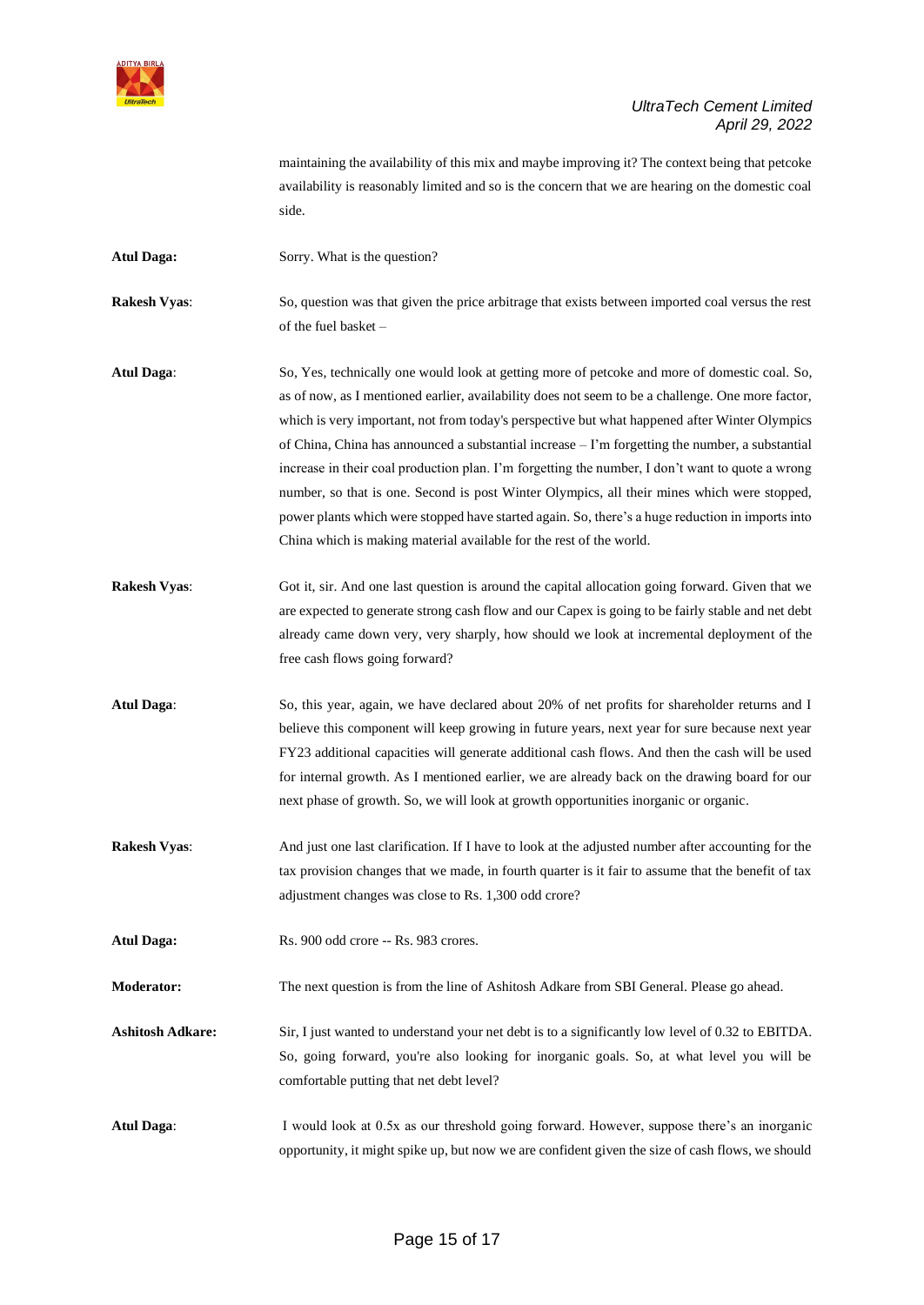

be able to bring it down within 12 months period. But otherwise, a steady level of 0.5x is a good number to maintain on our balance sheet.

**Ashitosh Adkare:** So, the 3x net debt to EBITDA, we won't see in the near future. Is that what you're implying? **Atul Daga**: Yes. **Ashitosh Adkare:** That's it from my side. **Atul Daga**: You throw up an acquisition which is so attractive, which requires me to pile up 3x, I will do it. **Ashitosh Adkare:** Sir, is there any asset in your radar? **Atul Daga**: You might have something, you tell me. **Ashitosh Adkare:** Sir, Holcim is there. **Moderator**: The next question is from the line of Sanjay Nandi from Ratnabali Investment. Please go ahead. **Sanjay Nandi:** Just you mentioned, sir, you have taken a price hike of Rs. 30 per bag. So, is it good enough to cover all the inflation that has happened as of now? **Atul Daga**: So, as of now, it looks good. And again, let me correct you, it is not an absolute amount of Rs. 30 through the month, multiple price hikes have taken during the month which today are amounting to Rs. 30 increase over the average of last quarter. Going in for the month of May if prices hold, then obviously the Rs. 30 increase is available. If costs don't go up further, then yes, we are covered. **Sanjay Nandi:** Sir, if we presume like coal price is too stable here so far, so is Rs. 30 good enough to cover all those incremental cost?

**Atul Daga**: That's what I said, going in, if everything remains the same, then we are covered.

**Moderator:** The next question is from the line of Ritesh Shah from Investec. Please go ahead.

**Ritesh Shah**: First question, sir, on this pricing what you have indicated, is it possible to give a regional flavor.

**Atul Daga**: What?

**Ritesh Shah**: Is it possible to give some regional flavor? You indicated 360 moving to 390, Rs. 30 bump on an integrated level. Is it something which is consistent on a pan India basis or are there some regional trends surprising over here sir?

**Atul Daga:** I think 5% to 10% increase is what I would give you a range across the markets except for south which is below 5%.